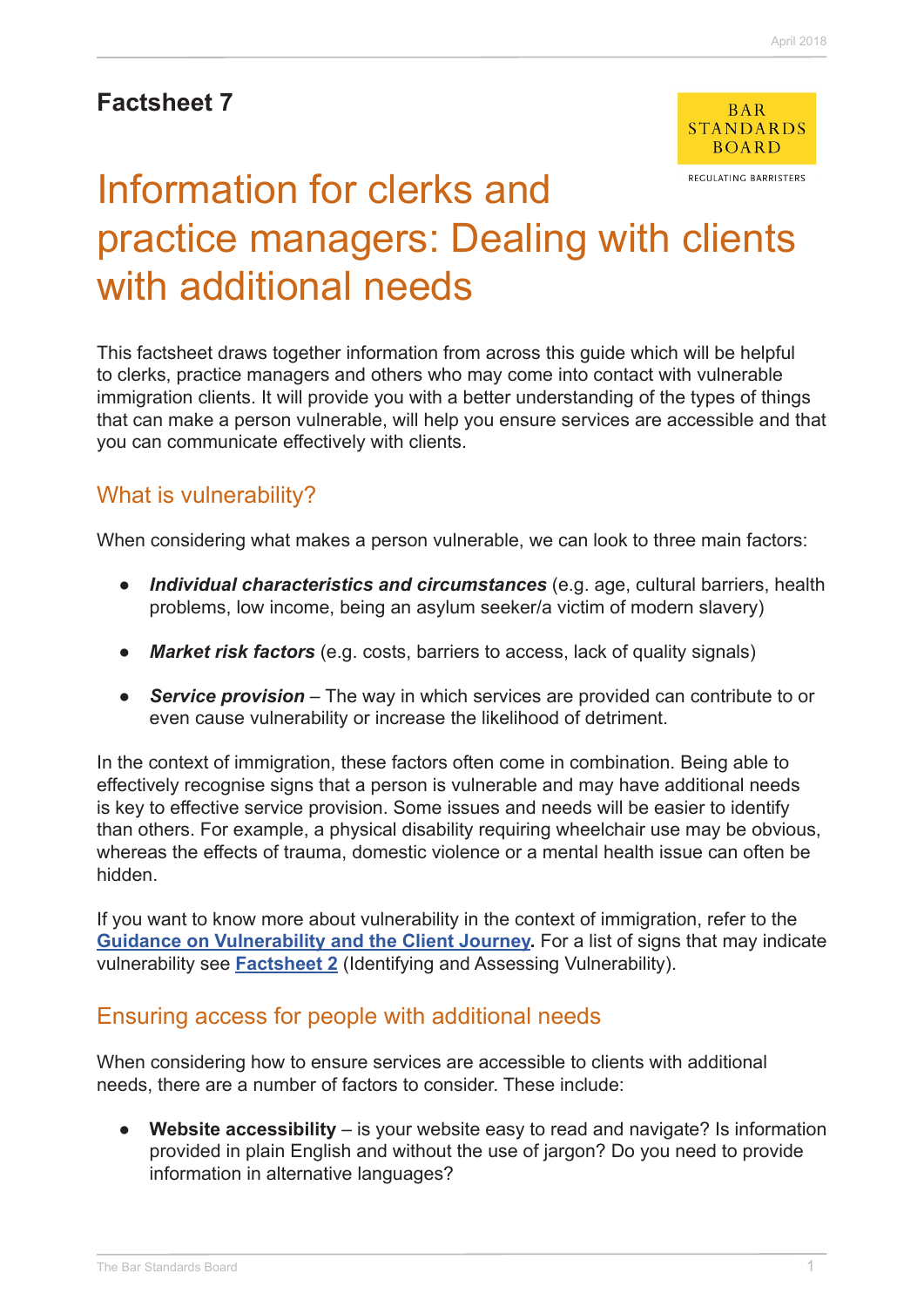If you would like advice and information on making your website and digital communications more accessible, you can contact the Government Digital Service or visit the [Web Accessibility Initiative's website.](https://www.w3.org/WAI/gettingstarted/tips/)

**● Accessibility to and around premises** – are your premises easy to find and access? Do you need to install steps, lifts, better lighting, ramps, clearer signs, disabled toilets or anything else to improve access?

As a minimum, clear directions should be available on your website and other promotional materials, as well as information on accessibility such as wheelchair access or hearing loops.

**● Accessibility of communications** – standard methods of communication will not be suitable for all clients. Some clients may struggle to understand English and may need communications to be translated. Some may require communications in alternative formats, such as braille, large print or audio. Make sure you ask people when they first access your service if they have any information or communication needs and how you can meet them, and ensure this is recorded in a systematic way. For example, you could flag the person's file so that it is immediately clear they have additional requirements.

For more information on ensuring accessible communications, visit the [Disability Action Alliance's website.](http://disabilityactionalliance.org.uk/) The Government's [guidance on Accessible](https://www.gov.uk/government/publications/inclusive-communication/accessible-communication-formats)  [Communication Formats](https://www.gov.uk/government/publications/inclusive-communication/accessible-communication-formats) will also help you to develop accessible communications.

**● Encouraging disclosure** – communications and marketing materials should seek to encourage clients to disclose any additional needs they may have, and provide reassurance that support can be provided if required. This is particularly important in the context of public access work.

For guidance on how to handle disclosures effectively, see **[Factsheet 2](http://www.barstandardsboard.org.uk/media/1929008/factsheet_2.pdf)** (Identifying and Assessing Vulnerability).

**Marketing and making use of local links** – consider where and how services are advertised, being mindful of the fact that many immigration clients may not have internet access and can struggle to find the help they need. Building links with other local organisations that might come into contact with your client group can be helpful to reach these clients. For example, you could consider inviting local organisations, such as local MIND groups, immigration charities or groups, housing sector organisations or Citizens Advice to short information sessions, where information about your respective services could be shared. Alternatively, you could simply make contact to introduce them to your services, so that they are able to direct clients needing professional legal services to you.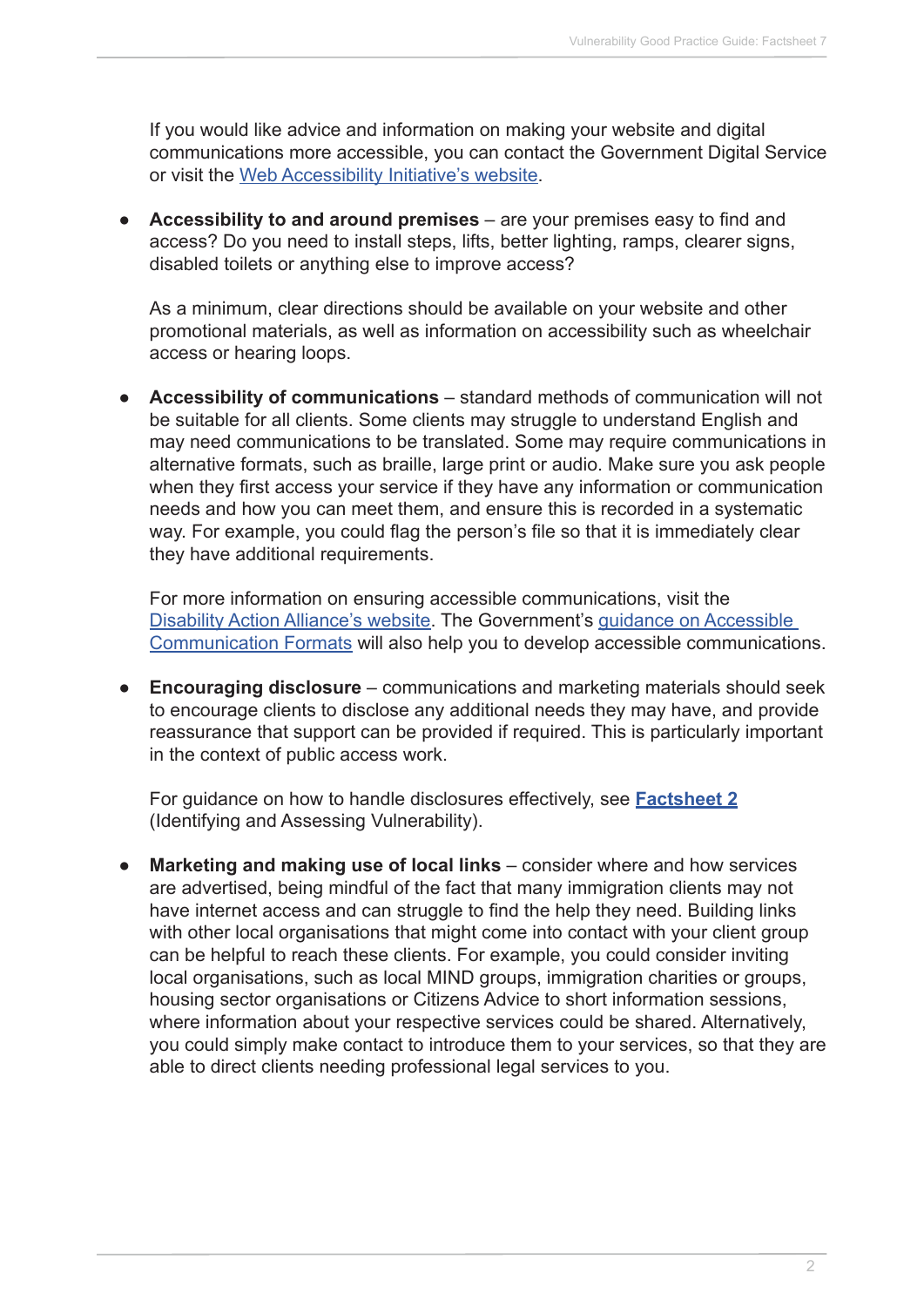**• Staff training** – have you considered the need for staff who may come into contact with clients to undergo training on identifying vulnerability and how to effectively communicate with clients to meet any additional needs?

The Institute of Barristers Clerks provides training for clerks on a number of issues and uptake of such training could be encouraged.

- **● Flexibility around appointment times, duration and location**  to ensure some clients with additional needs are able to access your services, you may need to offer flexibility in terms of appointments, duration and location. For example, people with English as a second language, mental health issues or learning disabilities may require more time for discussions.
- **● Third parties** some clients may need assistance from an interpreter, support professional or carer, without which they would not be able to properly engage with you. You will need to consider whether you can facilitate this. For example, are meeting rooms big enough to accommodate for third parties?

For more detailed guidance on ensuring accessibility, including a checklist to assist you in assessing whether your services are accessible, refer to **[Factsheet 1](http://www.barstandardsboard.org.uk/media/1929004/factsheet_1.pdf)** (Enabling access to your service).

### Client care and communication

Good client care and effective communication is crucial to ensuring constructive client engagement. It also ensures the client feels supported and listened to.

When meeting or speaking to a client for the first time, you should:

- **● Introduce yourself properly and explain your role** this can help to ease any anxiety the client may be feeling.
- **● Consider language requirements**  does the client appear to struggle with English? If so, do you have translated materials you could provide to the client in their native language? Flag any communication needs on the client's file.
- **● Encourage disclosure** ask the client whether they have any additional needs or issues that you should be aware of, and record any information they provide.
- **•** Be alert to signs or risk factors that may predict vulnerability not all clients will be open about (or even aware of) any issues they are experiencing or needs they may have. Listen closely to what they say and try to pick up on any nonverbal cues that could indicate additional needs or vulnerabilities.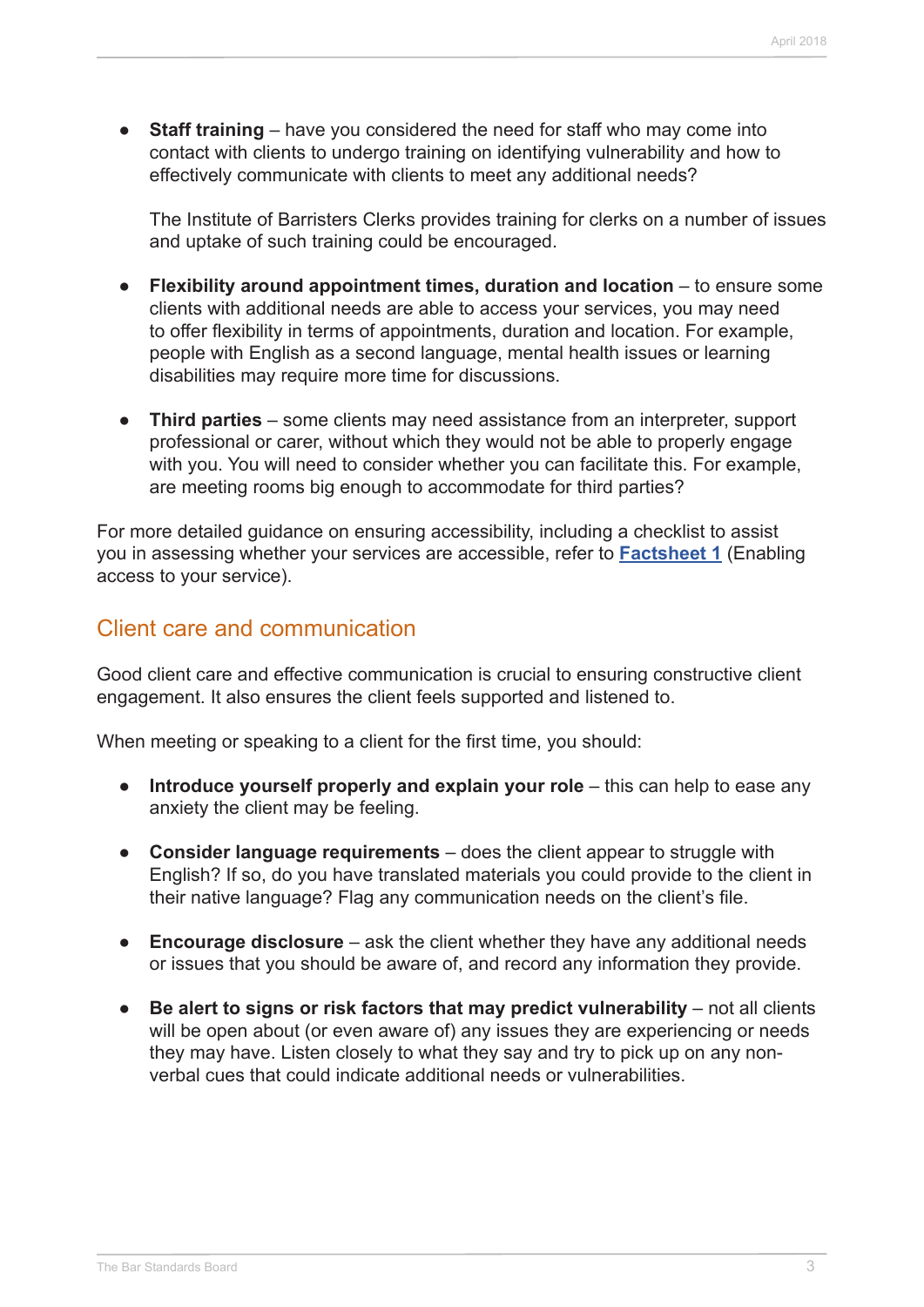**● Clarify that both you and the client understand one another** – you could summarise what the client has said and check your understanding is correct. On the other hand, you could ask the client to repeat back to you the information you have provided. Encourage the client to ask questions if they do not understand something or they are unclear. If information has been provided verbally, consider whether sending a written copy of the discussion would be useful for the client**.** 

Some more general principles for effective communication include:

- **●** *Adopt a neutral tone and body language* when communicating with clients. This avoids unintentionally sending messages to the client. For example, if you nod, the client might feel that you want a positive response and react accordingly.
- **●** *Use short questions, simple language and an appropriate pace* speak clearly, do not rush and avoid jargon.
- **●** *Ask open-ended questions* when you need to elicit more information. This will provide the client with the opportunity to speak freely about any issues or concerns they may have.
- **●** *Employ active listening skills* concentrate on the information the client is giving you, and use non-verbal and verbal cues to show the client you are listening – for example, by maintaining eye contact.

#### **Written communications**

The Bar Standards Board (BSB) commissioned research into client care letters to find out how they can be most useful to clients. Whilst this research focused on client care letters, the principles identified are applicable to all written communications. They are:

- **• Show a clear purpose** what is it about? Why is it important?
- **Keep it concise** is it too long? Is the structure clear?
- **• Put it in plain English**  is there any jargon? Are sentence structures short and simple?
- **• Prioritise information** focus on information that is most relevant to the client. Put key information at the beginning.
- **Personalise information** use personal pronouns (I, you, she, he etc.) and specifics about the individual client (where this is relevant).
- Make it easy to read is it too text-heavy? Should you use bullet points, tables or headings? Use appropriate spacing.
- **Highlight key information** use visual tools e.g. bold text, summary boxes, highlighting to draw attention.
- Consider additional opportunities to engage clients for example, is some information better provided in another format or at a later stage?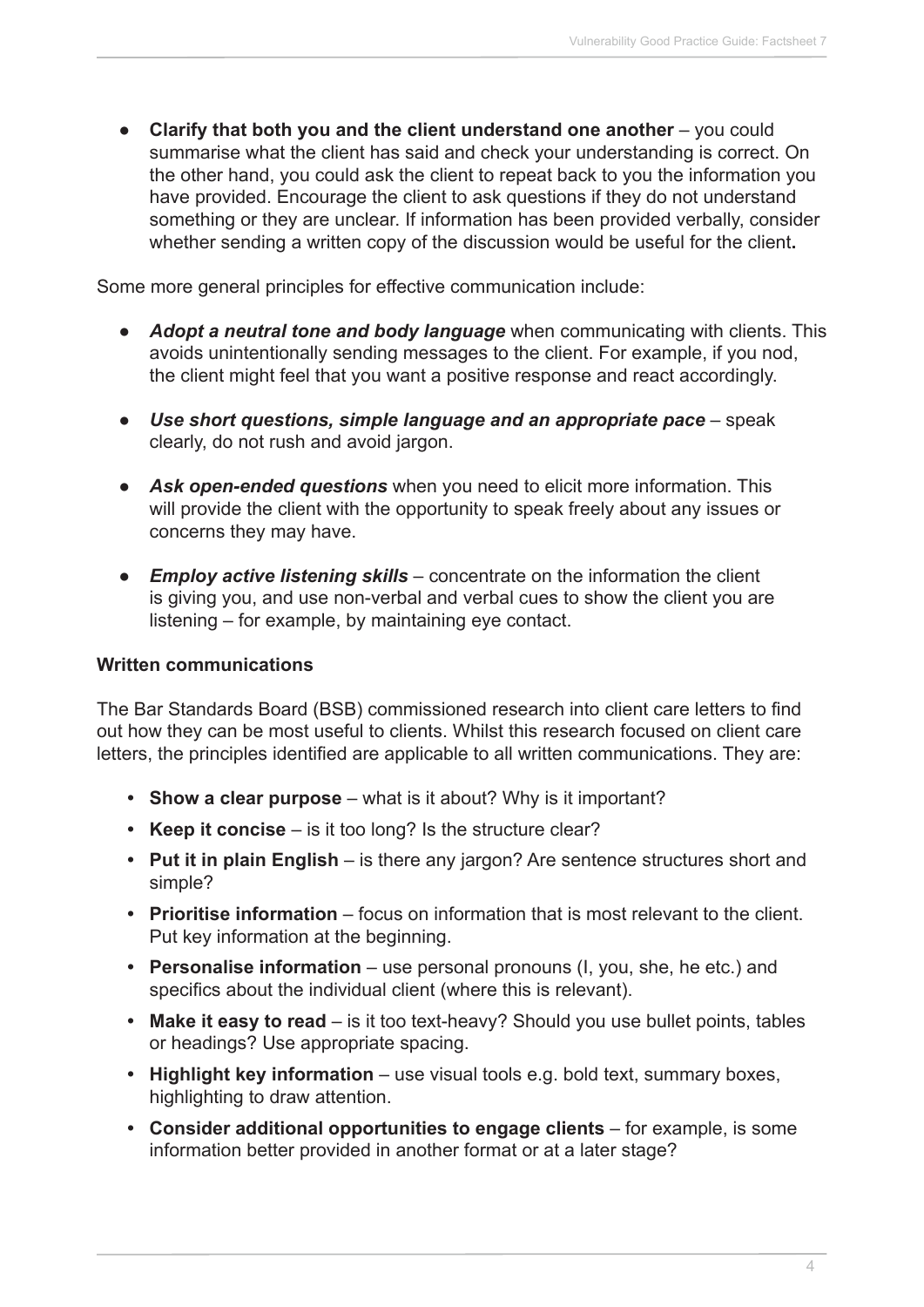The need for clear, concise and simple language is particularly important for clients with English as a second language or with little understanding of English, those who are unfamiliar with the legal system and legal terminology, low literacy levels and learning disabilities.

The [Plan English Campaign's website](http://plainenglish.co.uk/free-guides.html) has a number of free guides that you may find useful in ensuring communications are in plain English.

#### **Cross-cultural communication**

Being effective in cross-cultural communication is particularly important in the context of immigration work. Working in the legal sector, you will encounter people from a variety of backgrounds and cultures, and an awareness of cultural factors is required for effective client care and communication.

Effective cross-cultural communication is defined as "*appropriate and effective in the communication process that takes place between individuals from different cultures1 ".*  Key skills for effective communication with people from other cultures include good listening skills, the ability to build trust and a rapport and be able to identify cross-cultural misunderstandings.

People from different cultures may have different attitudes, norms and expectations, as well as alternative styles of communication. Verbal and non-verbal patterns of communication can be subtle, but try to pick up on patterns that may be informed by a person's cultural background, such as eye contact, politeness, pauses and silences during conversation. Try to adapt your style to suit the client to put them at ease.

It is important not to make generalisations or assumptions about a person because of their background or culture. To avoid this, you could consider undertaking training on unconscious bias, to increase your awareness of these issues.

For more detailed guidance on how to provide good client care and effectively communicate with clients, refer to **[Factsheet 5](http://www.barstandardsboard.org.uk/media/1929020/factsheet_5.pdf)** (Client care and communication).

<sup>1.</sup> Messner & Schäfer (2012) The ICCA Facilitator's Manual, Intercultural Communication and Collaboration Appraisal